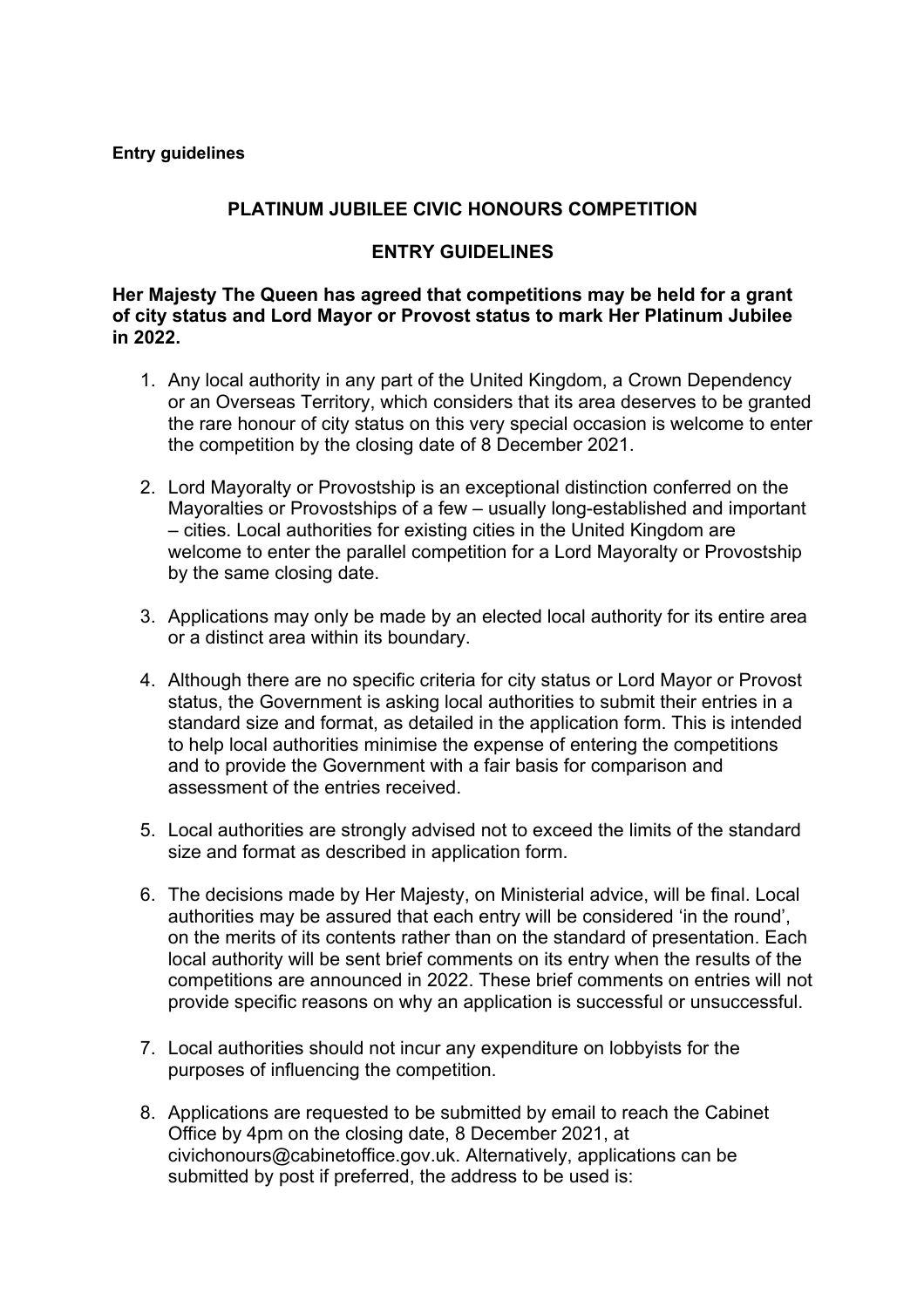Constitutional Policy Team Cabinet Office 4th Floor Yellow Zone 1 Horse Guards London SW1A 2HQ

- 9. If submitted by post, entrants are asked to notify the Constitutional Policy Team separately when their entries are dispatched, by sending an email, giving the date of dispatch of the hard copies, the name of the local authority submitting the application, and its full contact details. Entries submitted by post should reach the Cabinet Office by the same time on the closing date as those submitted by email.
- 10.Acknowledgements will be sent by email when the hard copies have been received. If no acknowledgement is received within 6 working days of the closing date (or of dispatch, if earlier), please send a further email to the above address with 'City status entry enquiry' and the name of the local authority area in the heading.

## **QUESTIONS AND ANSWERS ON ENTRY GUIDELINES**

#### **Q: Can we involve the public in the compilation of our entry?**

A: Yes, by all means, so long as you do not exceed the standard size and format.

#### **Q: Can we publish our entry on our website?**

A: Yes, local authorities are welcome to publish their entries if they wish to do so.

#### **Q: Will the Government keep our entry confidential?**

A: Not necessarily. We will not automatically be publishing applications however you should be aware that these can be requested under the Freedom of Information Act. Requests for disclosure will be considered in accordance with the requirements of the Freedom of Information Act. If a local authority wishes any part of its application to remain confidential it is asked to flag this up with a clear indication for us to take into account in deciding whether the information should be released. Wherever possible we would then alert the local authority before releasing such information.

#### **Q: We cannot afford a glossy booklet/external publishers/research. Is it still worth our entering?**

A: Yes. The Government does not want local authorities to incur any undue expense entering the competition. It is the quality of the contents of the application, taken as a whole, that will be assessed, rather than the standards of presentation.

#### **Q: We do not have data on all the points suggested. Does this matter?**

A: No. Please simply provide whatever you have or can readily obtain. The Government does not want local authorities to incur any undue expense by entering the competition.